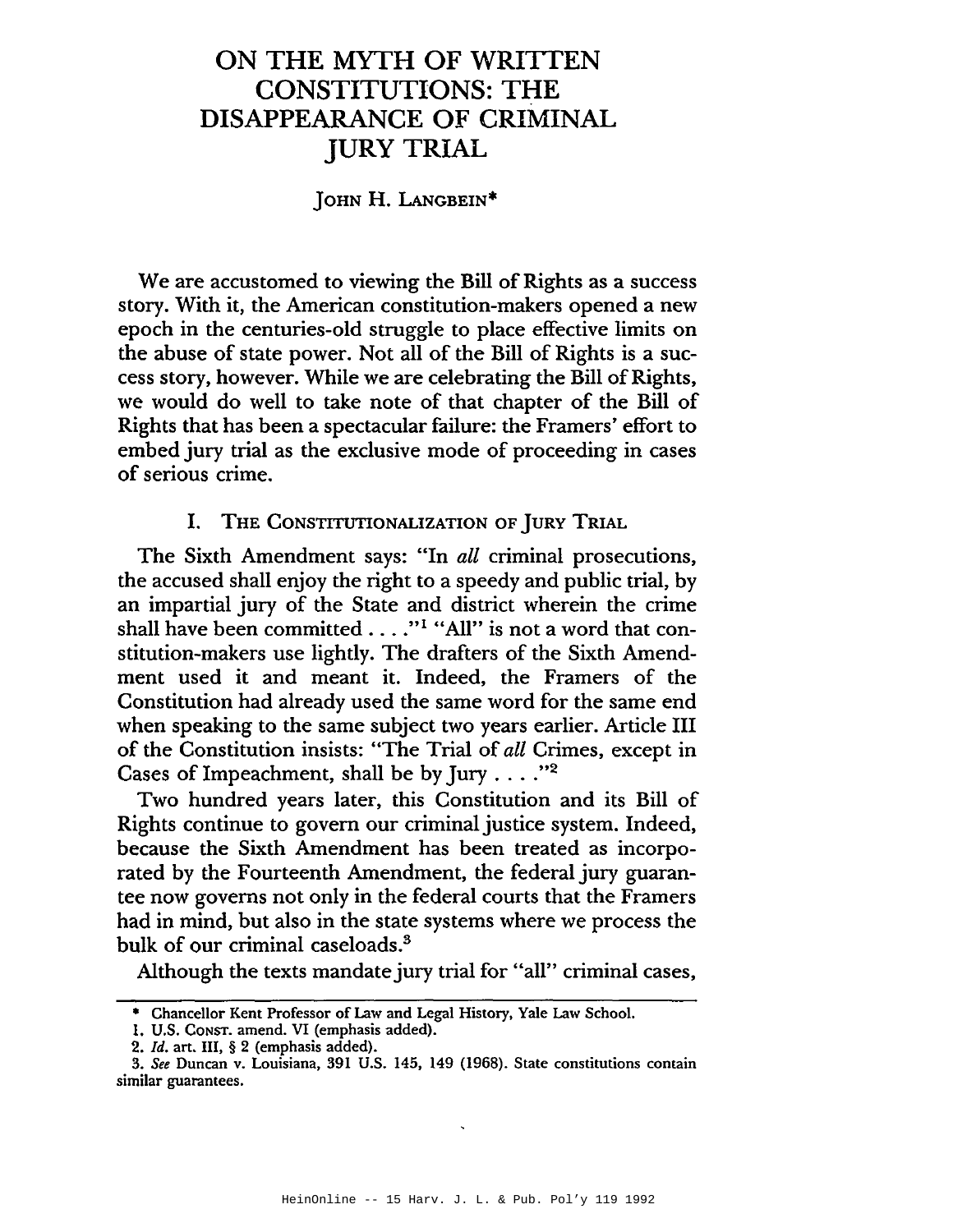the reality is far different. In place of "all," a more accurate term to describe the use of jury trial in the discharge of our criminal caseload would be "virtually none." Like those magnificent guarantees of human rights that grace the pretended constitutions of totalitarian states, our guarantee of routine criminal jury trial is a fraud.

This article discusses the astonishing discrepancy between what the constitutional texts promise and what the criminal justice system delivers.

### II. NON-TRIAL PROCEDURE

Why did the Framers call for jury trial in "all" criminal cases? They prescribed "all" because they experienced "all." In the world in which they lived, on both sides of the Atlantic, cases of serious crime systematically went to full jury trial. Jury trial was the routine dispositive proceeding of Eighteenth-Century Anglo-American law. We have historical records from the English sources of a few Eighteenth-Century cases in which some pathetic accused, caught in the act or otherwise sensing the hopelessness of his case, attempted to plead guilty. In these cases, the trial judge resisted accepting the guilty plea. Time and again the judge urged the accused to plead "not guilty" and to take his case to the jury.<sup>4</sup> The great historian of English criminal law, John Beattie of Toronto, has studied this question closely in the surviving Eighteenth-Century records of the county of Surrey, south of London. He reports: "Virtually every prisoner charged with a felony insisted on taking his trial, with the obvious support and encouragement of the court. There was no plea bargaining in felony cases in the eighteenth century."s

Return now from the Framers' world of routine jury trial to the practice of our own day. The Constitution has not changed, the Bill of Rights remains in force, and jury trial lives on in the law books as our prototypical mode of discharging cases of serious crime. Furthermore, were you to form your impression of modern American criminal procedure from our popular culture, as nonlawyers and foreigners tend to do, you would

<sup>4.</sup> *See* John H. Langbein, *The Criminal Trial before the Lawyers,* 45 U. CHI. L. REV. 263, 278-79 (1978) (reporting cases).

<sup>5.</sup> JOHN M. BEATTIE, CRIME AND THE COURTS IN ENGLAND: 1660-1800, at 336-37 (1986); *see id.* at 446-47.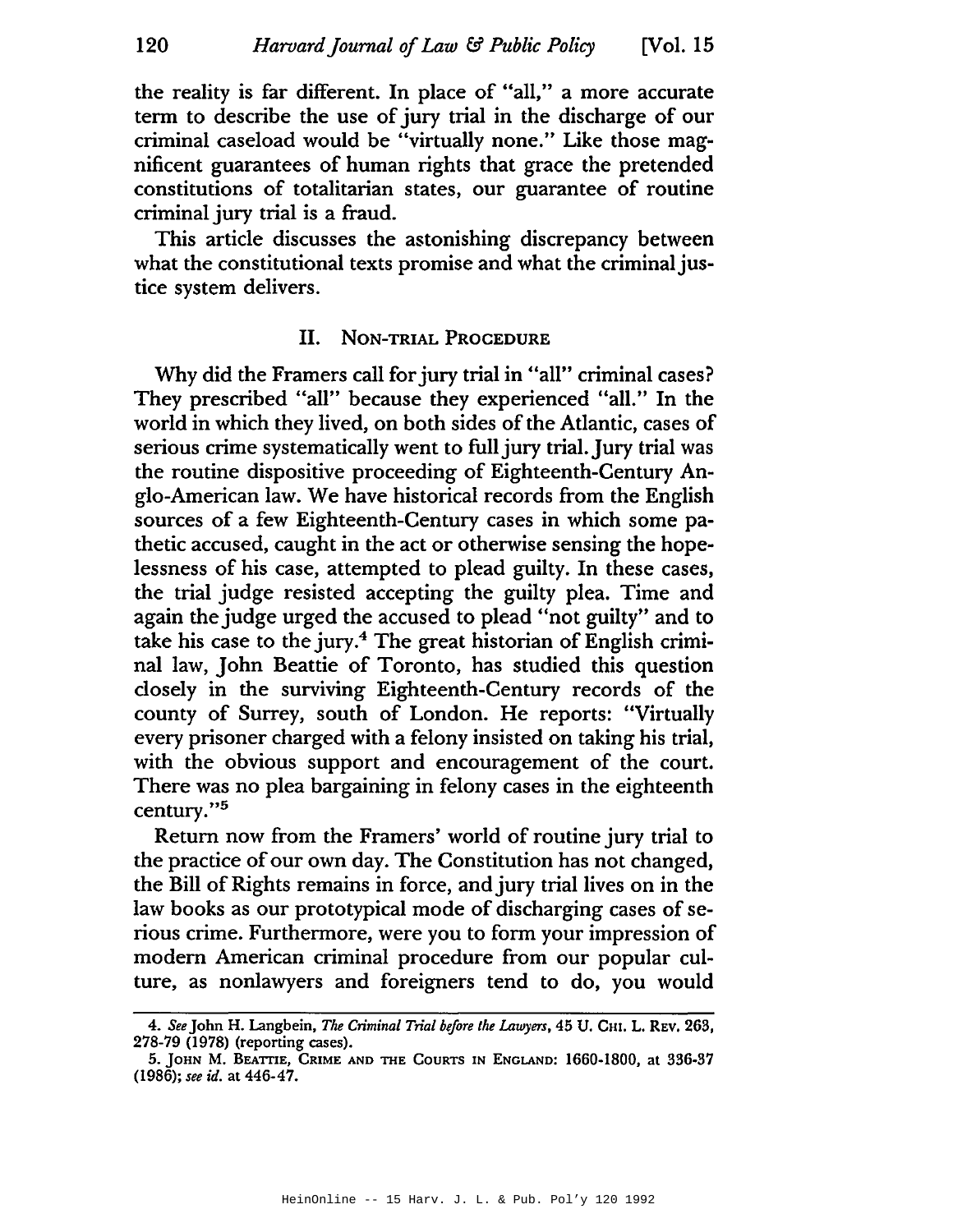scarcely have occasion to notice that anything has changed. Television is busy broadcasting courtroom dramas that culminate in the verdict of a criminal jury trial.

Those who understand our criminal justice system know better. Criminal jury trial has all but disappeared in the United States. Can you find it? Of course, you can find it. You can find it in the show trials of the day, Oliver North, General Noriega, or whatever. But jury trial no longer typifies our system. Can you find a hippopotamus in the Bronx? Yes, there's one in the Bronx Zoo, but it has nothing to do with life in the Bronx. It's a goner. And so, too, stunningly, is criminal jury trial, which has ceased to typify American criminal justice. The criminal justice system now disposes of virtually all cases of serious crime without jury trial, through the plea bargaining system. This nontrial procedure has become the ordinary dispositive procedure of American criminal justice.<sup>6</sup>

The plea bargaining system operates by threat. The authorities who administer our non-jury and non-trial procedure tell the accused in effect: "So you want your constitutional right to jury trial? By all means, be our guest. But beware. If you claim this right and are convicted, we will punish you twice, once for the offense, and once again for having displayed the temerity to exercise your constitutional right to jury trial." Our authorities are, of course, more circumspect in their discourse. They do not need to convey this threat in the bald fashion that I have just expressed it. There is no doubt, however, that plea bargaining works precisely in this way. Whether plea bargaining takes the form of charge bargaining (a lesser offense in exchange for a guilty plea) or sentence bargaining (a reduced sanction in exchange for a guilty plea), the object is to coerce the accused to surrender his right to jury trial by threatening him with a materially greater sanction if he exercises that right.

In observing that the Framers spoke of jury trial in "all" cases of serious crime-that jury trial was their norm-I do not mean to say that they mandated jury trial.Jury trial was indeed waivable. Then as now, the defendant had the option to plead

<sup>6.</sup> In the state courts that handle most of the criminal caseload,  $95\%$  of felony convictions occur without jury trial; 91 % are plea bargained; 4% occur at bench trial. *See* UNITED STATES DEP'T OF JUSTICE, BUREAU OF JUSTICE STATISTICS, FELONY SENTENCES IN STATE COURTS: 1988, at 1 (1990). Bench trial is a latter-day American novelty. *See* Susan C. Towne, *The Historical Origins ofBench TrialfoT Serious Crime,* 26 AM.j. LEG. HIST. 123 (1982).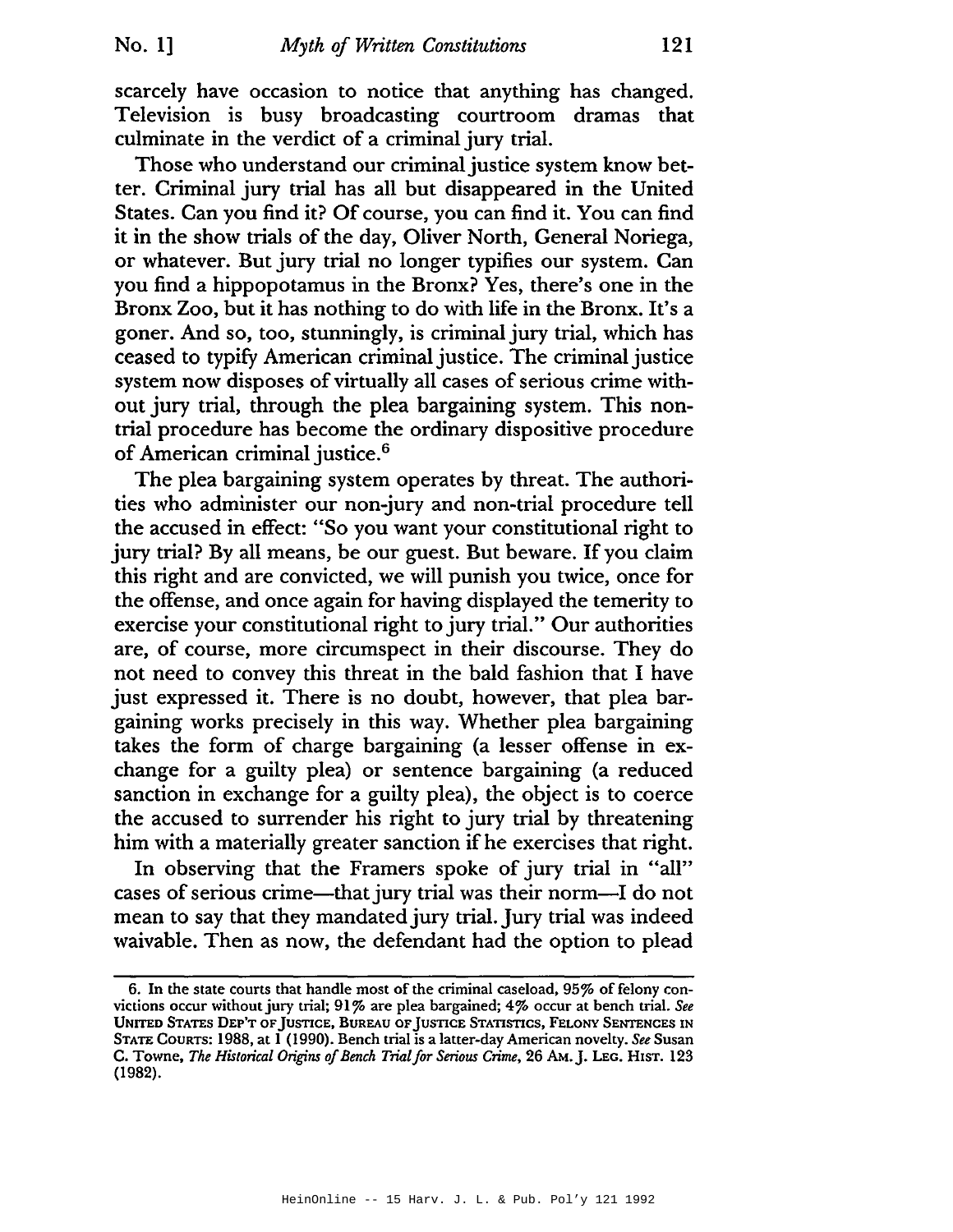guilty. What he lacked was the inducement. Because prosecutorial authorities were not yet in the business of pressuring people to decline trial, the Framers did not forbid practices that they had no reason to foresee.

### III. THE DISAPPEARANCE OF JURY TRIAL

How did criminal jury trial disappear? There is much we do not know, but the historical outline seems tolerably clear.7 The starting point is to understand that criminal jury trial as the Framers observed it on both sides of the Atlantic in the second half of the Eighteenth Century was a summary proceeding.

The trial that the Framers thought they were constitutionalizing was, by our standards, shockingly brusque and deficient in safeguard. In the Old Bailey in London, the principal court for the trial of serious crime in the Anglo-American world, a dozen or more cases of felony jury trial went forward in a single courtroom in a single day.8 The procedures were crude. Lawyers were infrequently involved for prosecution or defense.<sup>9</sup> There was almost no law of evidence. The "beyond-reasonabledoubt" standard of proof was neither precisely formulated nor routinely announced.<sup>10</sup> There was no *voir dire* of jurors; challenge rights were virtually never exercised. Jurors sat on many trials during a single session, and many of them were experienced veterans who had sat at previous sessions. They received little judicial guidance and may not have needed much. <sup>11</sup> The accused conducted his own defense, usually without aid of counsel, and without being allowed to testify under oath. There was virtually no appellate review of trials. Indeed, capital convicts were usually executed within days of trial, unless the trial judge took the special step of reprieving the convict in order to allow post-verdict proceedings. Because the system effectively lacked appellate redress, there was no occa-

*<sup>7.</sup> See* Albert W. Alschuler, *Plea Bargaining and Its History,* 79 COLUM. L. REV. I (1979); *see also* LAWRENCE M. FRIEDMAN & ROBERT V. PERCIVAL, THE ROOTS OF JUSTICE: CRIME AND PUNISHMENT IN ALAMEDA COUNTY, CAUFORNIA, 1870-1910 (1981); John H. Langbein, *Understanding the Short History* of *Plea Bargaining,* 13 LAw & SOC'y REV. 261 (1979); Mary E. Vogel, Courts of Trade: Social Conflict and the Emergence of Plea Bargaining in Boston, Massachusetts, 1830-1890 (1988) (unpublished Ph.D dissertation, Harvard University, Univ. Microfilms No. 8901664).

*<sup>8.</sup> See* Langbein, *supra* note 4, at 277.

*<sup>9.</sup> See id.* at 282-83.

*<sup>10.</sup> See id.* at 284.

<sup>11.</sup> *See id.* at 276, 284.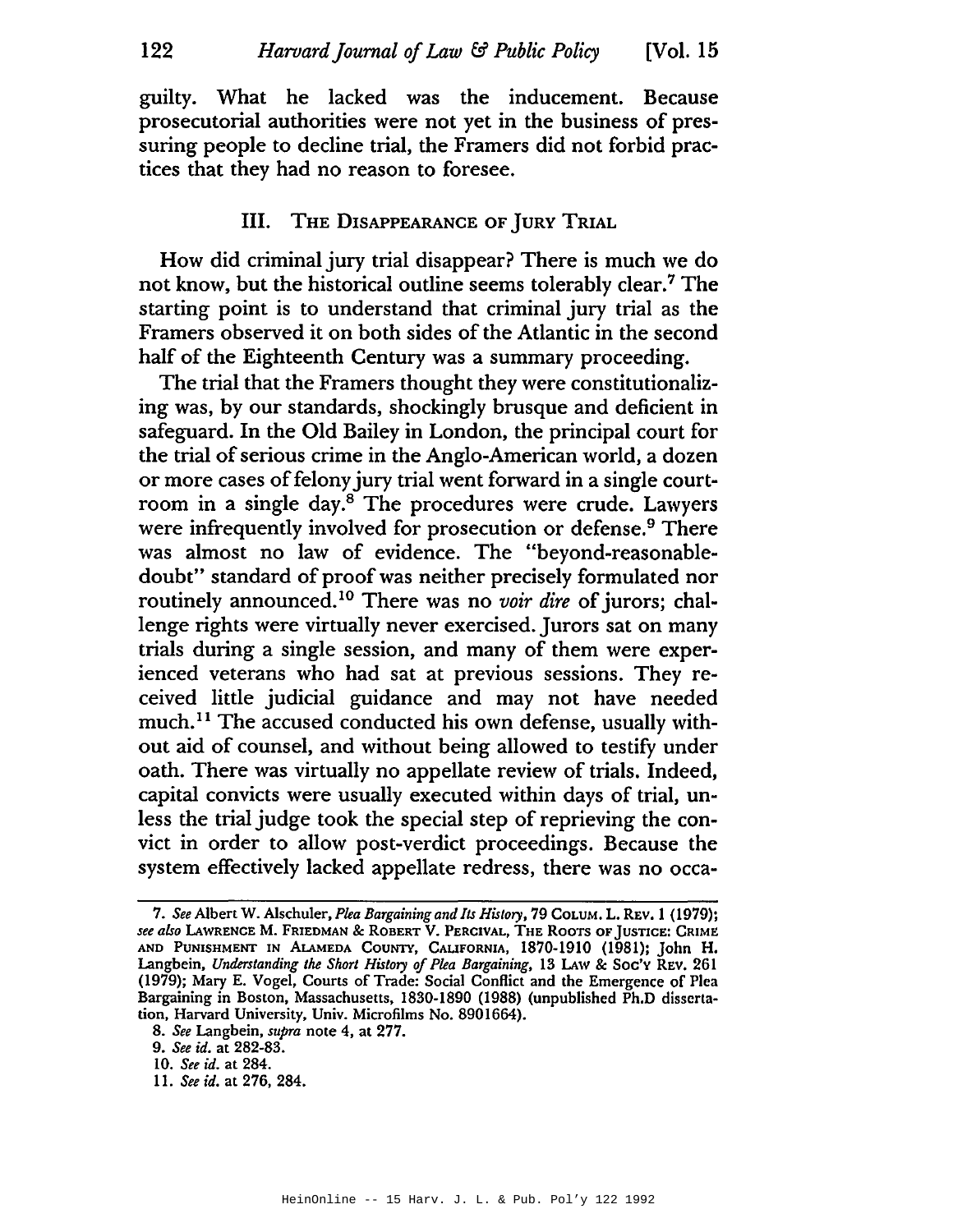sion for those features of modem trial practice that are associated with the enterprise of provoking and preserving error for appeal.<sup>12</sup>

We understand that a criminal procedural system so brusque could not have endured. The procedural system that the Framers presupposed when they constitutionalized jury trial was grievously deficient. No one can yearn for the good old days when an Old Bailey judge could try a dozen felons a day. The movement for greater safeguard in criminal procedure that intensified in the later Eighteenth Century and across the Nineteenth and Twentieth Centuries was benign in spirit, and it was in a deep sense inevitable. But there are many ways to increase the level of safeguard and, in the light of hindsight, one can see that the path taken in Anglo-American law was catastrophic. Whereas the Europeans of this period were refining the techniques of an increasingly trustworthy, officialized system of impartial evidence-gathering and prosecuting, the Anglo-American systems turned for safeguard down the path of partisan lawyerization. We came to experience the capture of the criminal trial by lawyers-lawyers for the defense and for the prosecution. The rise of the adversarial system led to the loss of the accused as a testimonial resource, and to the vast elaboration of the law of evidence and of trial procedure that was undertaken in a forlorn effort to regulate adversary combat. Jury trial was redefined as adversary jury trial. The explosive combination of adversary procedure and criminal jury trial produced a system so clumsy, so time-consuming, and so costly that, in the end, Americans found it intolerable to honor the Framers' promise to use jury trial in "all" criminal cases. As a result, the pressure to subvert adversary jury trial has grown ever more intense across the last century.

## IV. EVILS OF NON-TRIAL PROCEDURE

What is so bad about plea bargaining? A good way to approach that question is to ask why the Framers so valued jury trial. Plea bargaining suppresses both the jury and the trial. There are important virtues to each. The jury disperses power away from the officers of the state. Because the sanctions ap-

<sup>12.</sup> See generally BEATTIE, *supra* note 5, at 348-50 (describing the "old" form of trial); Langbein, *supra,* note 4, at 263.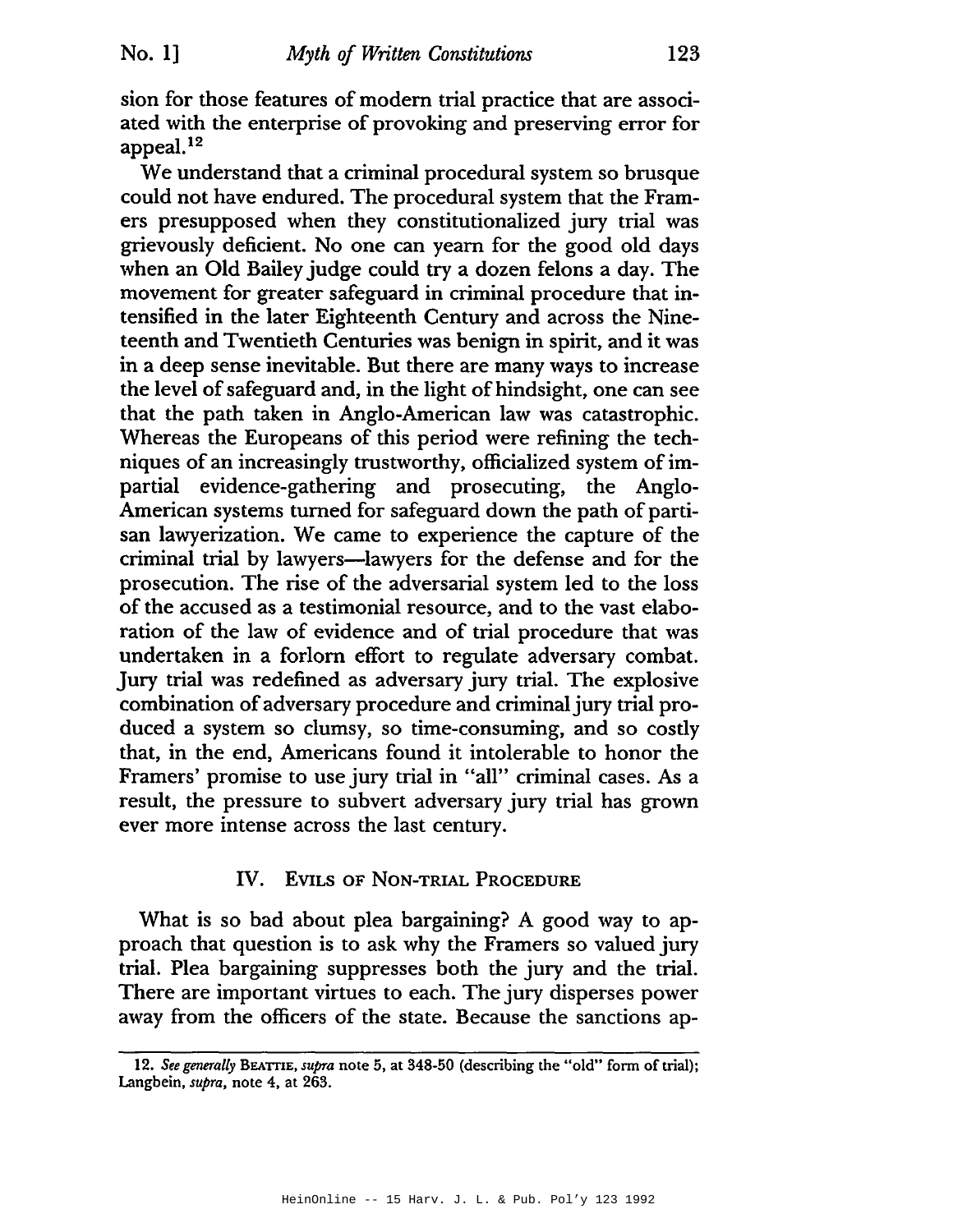plied in the criminal justice system are so ominous, the danger of abuse of state power in criminal procedure is serious. Plea bargaining achieves just what the Framers expected the jury to prevent, the aggrandizement of state power. Plea bargaining transfers the power of condemnation to a low-visibility decisionmaker, the prosecutor. Because negotiation replaces trial, plea bargaining substitutes an essentially concealed procedure for the salutary openness of public jury trial. The prosecutor who operates the negotiated plea system exercises awesome powers, powers that were meant to be shared with judges and jurors. As a practical matter, plea bargaining concentrates both the power to adjudicate and the power to sentence in the hands of the prosecutor.

Plea bargaining is also wrong because it is coercive. A legal system that comes to depend upon coercing people to waive their supposed rights is by definition a failed system. The system can no longer function by adhering to its own stated principles. Plea bargaining puts the accused under ferocious pressure to bear false witness against himself.<sup>13</sup> As the disparity grows between the sentence offered for confession and the sentence threatened for conviction upon trial, the inducement to confess becomes ever more intense. I do not think that large numbers of innocent people are confessing themselves guilty to crimes committed by strangers. At the margin, however, such cases do indeed arise.<sup>14</sup>

The want of trial is also costly in another way. There is an important civic interest in having public inquiry and adjudication take place in cases of serious crime-a positive externality, the economists would say. Plea bargaining prevents the citizenry from learning about the circumstances of the crime and punishment. There is, for example, a lingering distaste among substantial sections of the American people about the way that James Earl Ray was sent off to prison in Tennessee. Without trial, we do not feel adequately informed about whether our institutions have responded fully and fairly to events.

In the end, however, the worst aspect of plea bargaining is simply the dishonesty. Charge bargaining has made our criminal statistics into hash. The person who committed murder is

*<sup>13.</sup> See* John H. Langbein, *Torture and Plea Bargaining,* 46 U. CHI. L. REV. 3 (1978).

*<sup>14.</sup> See* Albert w. Alschuler, *The Prosecutor's Role in Plea Bargaining,* 36 U. CHI. L. REV. 50, 61 (1968) (discussing an example of coercive plea bargaining).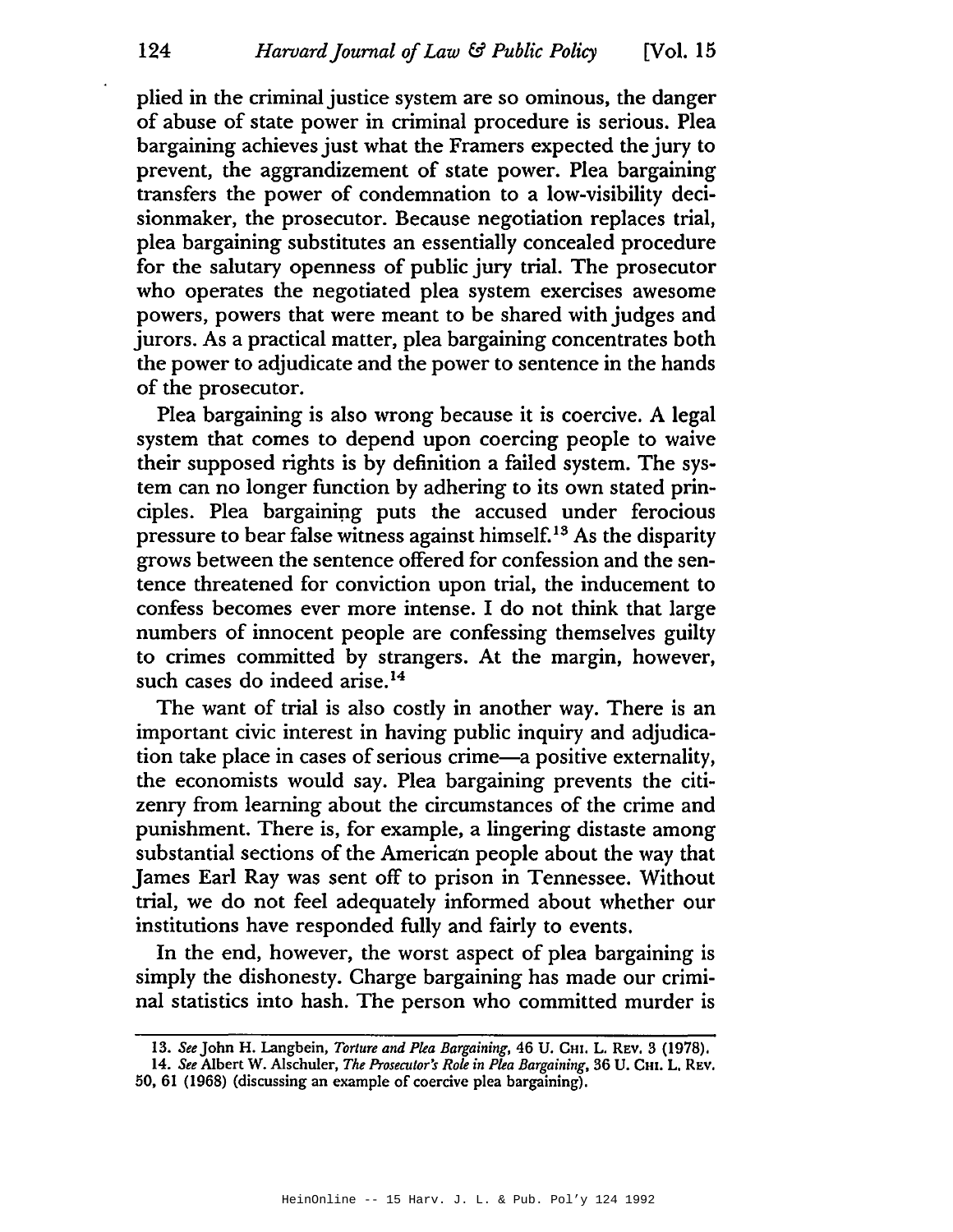pretended to have committed manslaughter; the person whose real crime was child molesting is convicted of loitering around a schoolyard.15 Not only has this willful mislabelling turned our criminal statistics into a pack of lies, it has also forced us into the widespread practice of preferring arrest records over conviction records for a host of purposes. Continental observers find our reliance upon bare arrest records in matters of sentencing and employment to be incredible.<sup>16</sup> And looming over the whole of the saga of plea bargaining is the lie that has to be lived to escape the Constitution and the Bill of Rights-the lie that persons accused of serious crime really do not want a jury trial.

## V. MARKETS

The Supreme Court's justification for plea bargaining, though wholly unprincipled, possesses the virtue of candor. In *Santobello v. New York*,<sup>17</sup> Chief Justice Burger explained that plea bargaining is to be encouraged because "[i]f every criminal charge were subjected to a full-scale trial, the States and the Federal Government would need to multiply by many times the number of judges and court facilities."<sup>18</sup> Translation: We cannot afford the Constitution and the Bill of Rights. Sheer expediency is rationale enough for disregarding the constitutional texts.

The most prominent academic effort to justify plea bargaining is Frank Easterbrook's chilling paper, "Criminal Procedure as a Market System."19 Easterbrook correctly observes that the behavior of actors in the plea bargaining system is market-like. Under the constraints of the system, they behave rationally, maximize their utiles, allocate their resources, and so forth.<sup>20</sup> It is indeed quite a glorious Turkish rug market that we have created in lieu of what the Framers designed. Easterbrook's paper assumes away the vital question, which is what purpose the Framers ascribed to jury trial. Did they mean for this entitle-

<sup>15.</sup> See David Sudnow, *Normal Crimes: Sociological Features of the Penal Code in a Public Defender Office,* 12 Soc. PROBS. 255, 258-59 (1965).

*<sup>16.</sup> See* Miljan Damska, *Evidentiary Barriers to Conviction and Two Models ojCriminal Procedure: A Comparative Study,* 121 U. PA. L. REV. 506, 533 (1973).

<sup>17.</sup> 404 U.S. 257 (1971).

<sup>18.</sup> *Id.* at 260.

<sup>19.</sup> 12 J. LEGAL STUD. 289 (1983).

*<sup>20.</sup> See id.* at 308-09.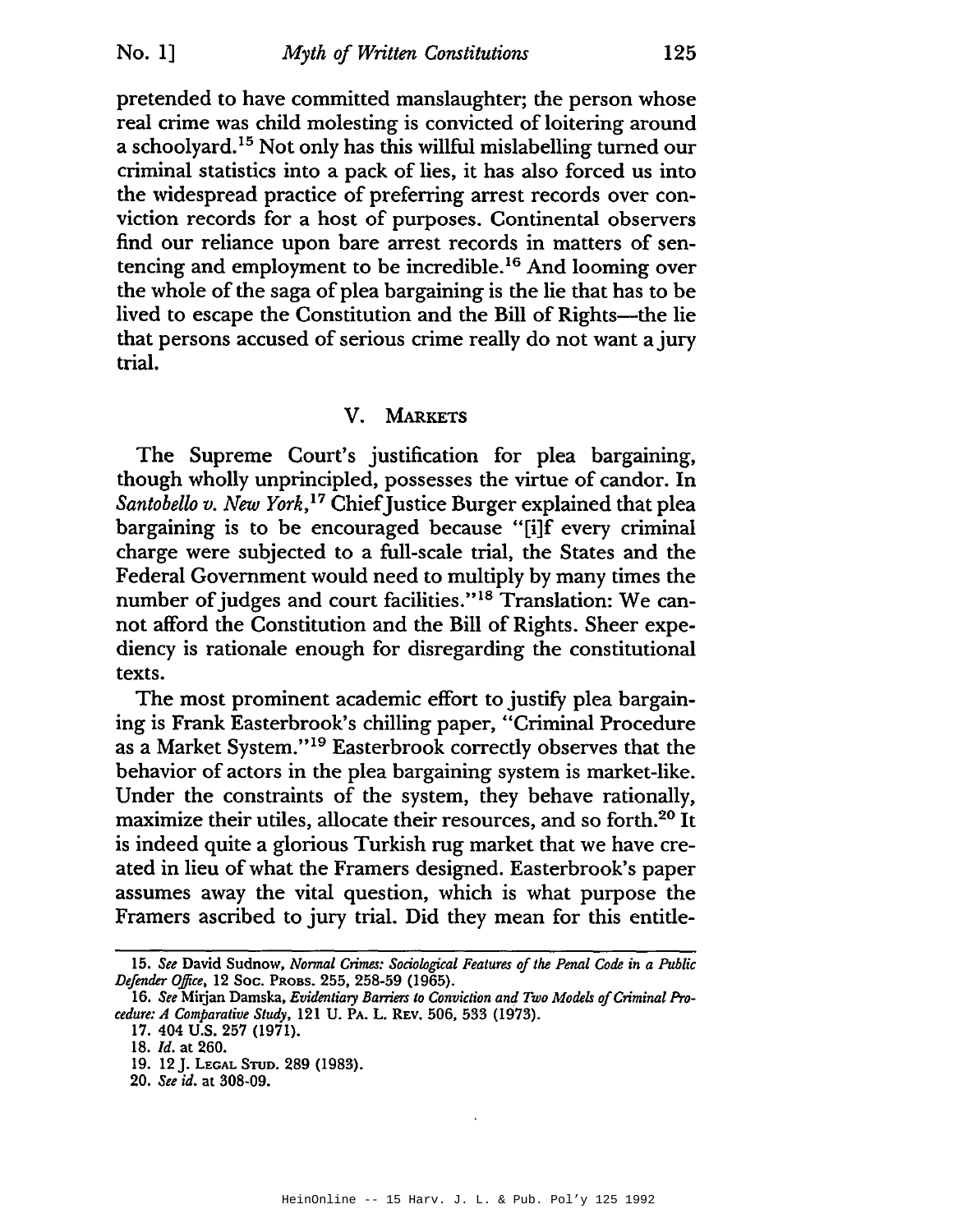ment to be sold at the Turkish market with the other rugs? I think not. They had public purposes in mind when envisioning that "all" serious criminal cases would go to jury trial. To say that we have constructed a market in criminal procedural rights is a condemnation, not a justification.

# VI. THE FRAGILITY OF THE WRITTEN TEXTS

The disappearance of criminal jury trial offers as telling a lesson as one could wish about the myth of written constitutions. Constitutional texts do not enforce themselves. They require the adherence and support both of the social and political order and of the legal system and legal professionals. Plea bargaining has defeated the Constitution and the Bill of Rights because legal professionals-especially judges, prosecutors, and defense attorneys-have preferred the convenience of doing deals to the rigor of trying cases.

I am left to say that much more attention should be given to how we handle criminal adjudication. I believe that concessionary non-trial procedure is wrong. Condemnation without adjudication, which is effectively what we practice in the plea bargaining system, is wrong. On the other hand, we do not want to recover the procedural world that the Framers envisioned, the world of summary jury trial. Nor can we afford the routine adversary jury trial that is the norm of our formal law.

Events that we cannot foresee but whose happening we can predict with serene certainty will one day force us to rethink our failed system of criminal procedure. We will be driven to re-introduce some component of genuine adjudication into our criminal procedure, perhaps on the platform of the existing Rule 11 hearing that is at present mostly a formalism.<sup>21</sup> When we do, I hope that we might pay attention to the Continental model. More than a century ago, Europeans came to look at Anglo-American criminal justice. They took back with them the notion that lay participation in criminal adjudication is profoundly important, but they also came to the conclusion that systems of mass justice appropriate to urban industrial democracies could not use laypersons in the clumsy, time-consuming, costly fashion of the adversary jury trial. The Europeans devised ways of combining laypersons with professional judges in

*<sup>21.</sup> See* FED. R. CRIM. P. 11.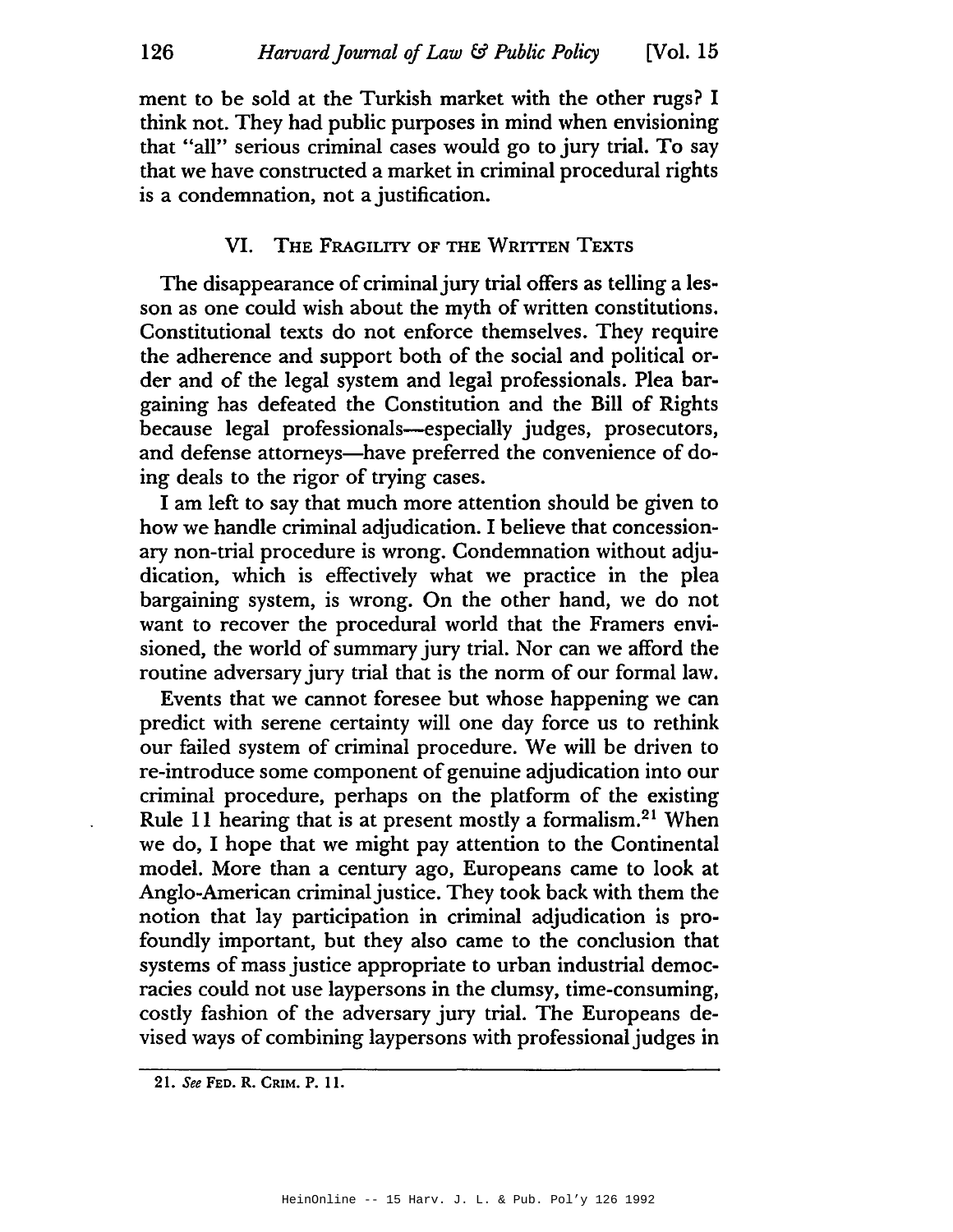They have a system of routine lay participation in every case of serious crime, whereas we have a system of full-dress adversary jury trial so complex that we must deny it to almost all defendants.

*<sup>22.</sup> See* John H. Langbein. *Mixed Court andJury Court: Could the Continental Alternative Fill the American Need?* 1981 AM. B. FOUND. RES.J. 195.